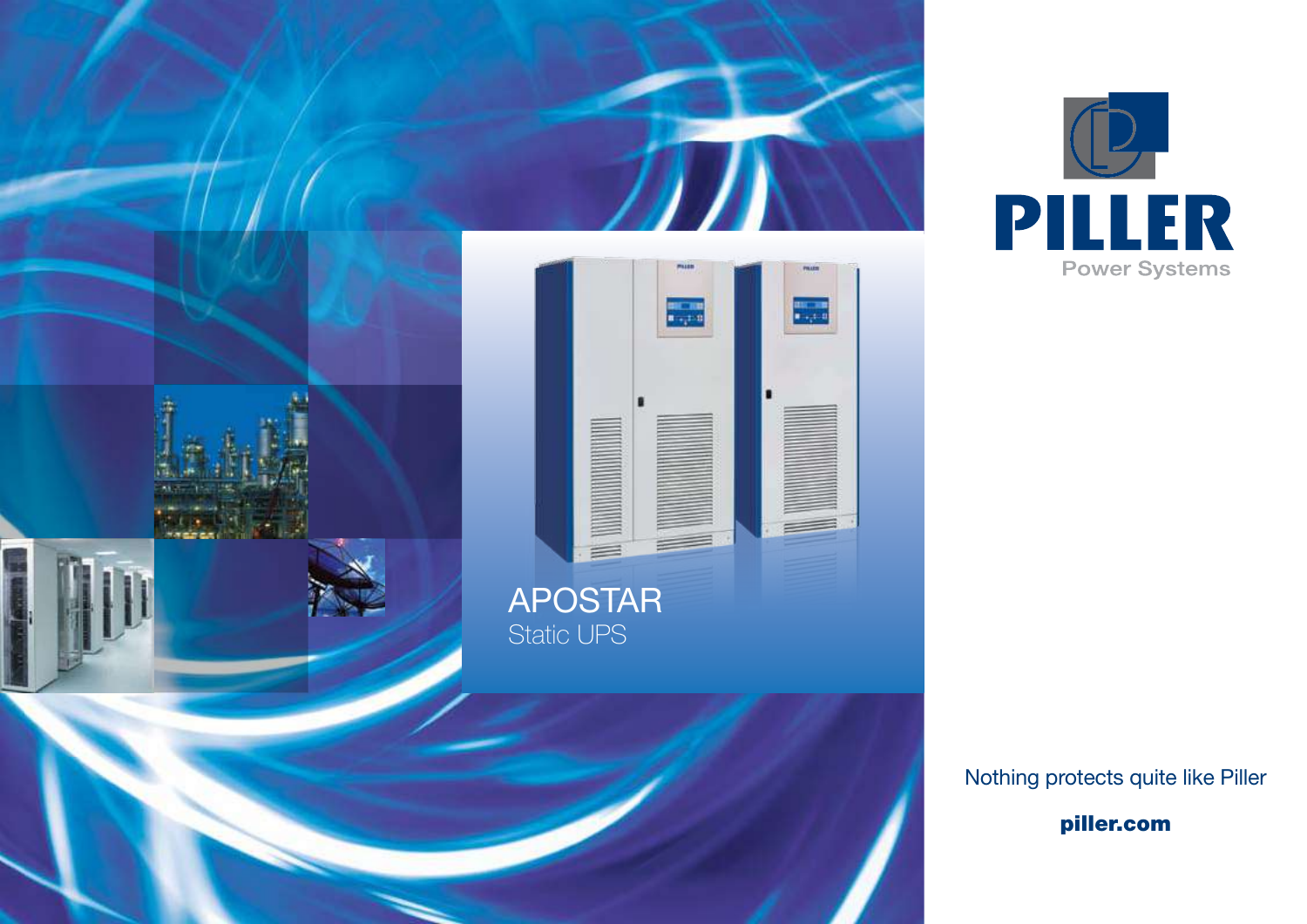# APOSTAR Static UPS

#### **About Piller**

Founded in Hamburg, Germany over 100 years ago by Anton Piller, the company has a long history in the manufacturing of exceptionally high quality electrical machines and power quality equipment. Today, Piller is a world leader and innovator in a number of power protection technologies, specialising in UPS systems for 'mission critical' applications and Frequency Converters for Aircraft Ground Power amongst other uses. For the past 30 years, the company has designed and manufactured static technology products alongside their rotary counterparts, giving it a unique position in today's power protection market.

Piller UPS systems are found in applications where continuous high quality power is paramount such as computer data centres, financial institutions, broadcasting, telecommunication networks, airports, healthcare facilities and continuous process production sites.

Piller Frequency Converters and related products are widespread in both military and civil applications providing 400Hz ground power systems to airports, ship-to-shore supplies in ports and onboard power systems for both submarine and surface vessels.

Since 1919, Osterode in Germany has been the home of Piller Research, Development and Manufacturing and a source of pride where all products can be seen in manufacture, from raw material through to finished goods. The Piller Group is part of the family of leading engineering companies belonging to the British multi-discipline group Langley Holdings Plc. (www.langleyholdings.com).

#### **The Problem**

Complex computer centres, automated production plants and other critical applications make high demands on UPS systems, as power supply failures can have catastrophic results. Non-linear loads therefore have to be handled as safely as shock loads and overloads such as those caused by power surges. When it comes to the security and economy of a UPS system, there is no room for compromise. The Piller Static UPS meets the highest requirements of a secure power supply and at the same time is very economical.

#### **The Solution**

A combination of microcontrollers and the latest power electronic components control, regulate and monitor the UPS functions to ensure maximum reliability. The Piller Static UPS is a true on line UPS with VFI SS 1111 characteristic double

voltage conversion and continuously supplies a constant voltage and frequency. Even in the event of a mains failure, the load is supplied by the inverter without interruption.

At the same time and even with a 100% unbalanced load, Piller Static UPS maintains accuracy at the high output voltage to avoid jeopardising the operation of the critical loads. Varying loads do not affect the quality of the output voltage. They are corrected by the inverter by means of pulse width modulation with instantaneous value accuracy and variable pulse frequency.

Non Linear loads, the predominant part of all systems, generate high peak currents – the quality of the output voltage is maintained even with a 3 times peak current crest factor with respect to the rate current (distortion factor up to 3%).

### **Protecting:**

- **n** Biotechnology Development
- **n** Broadcast Centres
- **N** Healthcare Facilities
- **n** Industrial Processes
- **n** Information Systems
- **n** Pharmaceutical Production
- **n** Telecommunications Networks

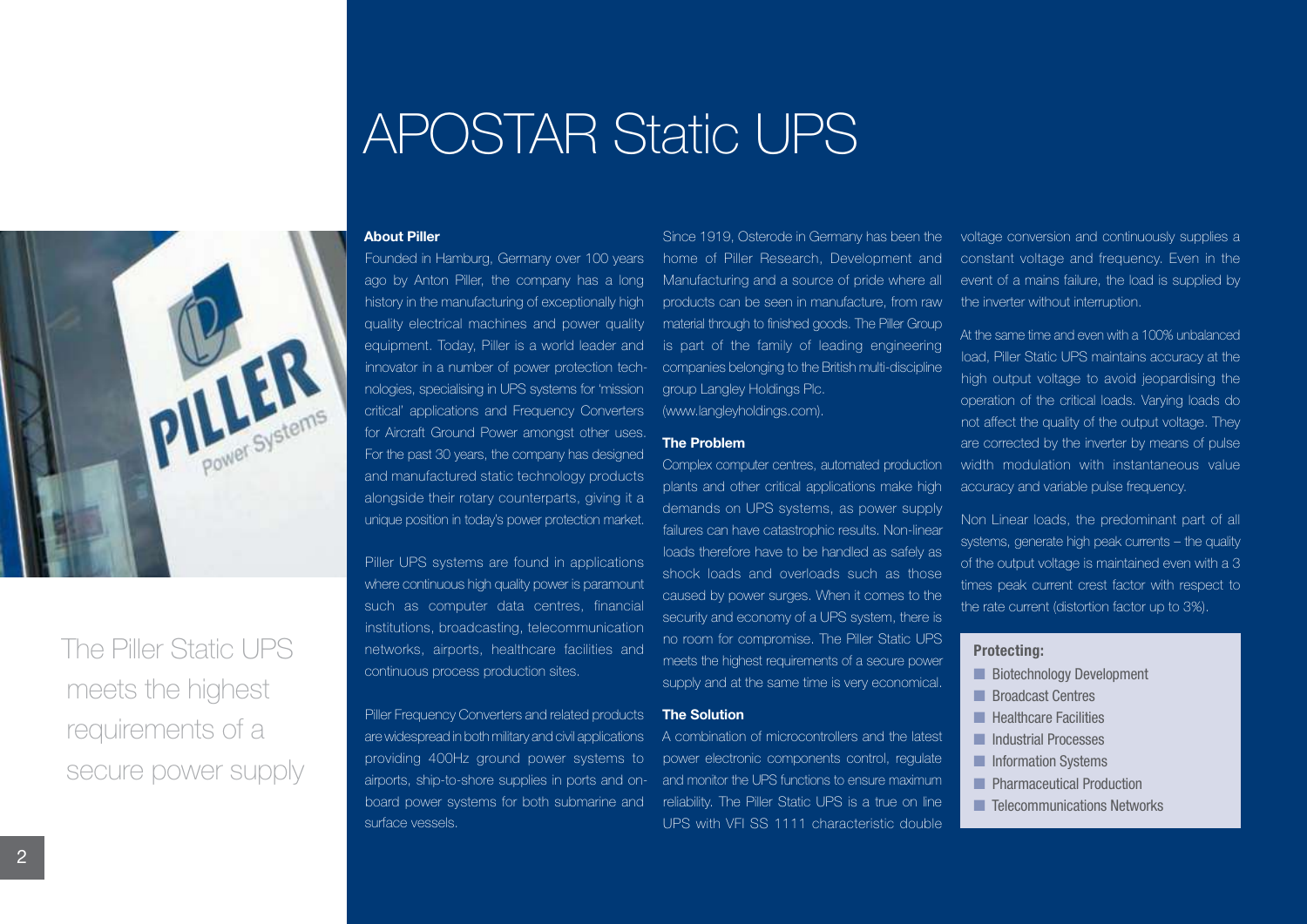# APOSTAR AR 3kVA to 80kVA



#### **Benefits**

- n True double conversion online UPS. VFI SS 111 classification (according to IEC 62040-3)
- $\blacksquare$  Very high efficiency
- 50>60 or 60>50Hz frequency converter as standard
- **N** Various operating modes are possible
- $\blacksquare$  Highly reliable

PALLENT

- $\blacksquare$  Redundant and power-parallel configuration of up to 6 units
- $\blacksquare$  Periodical test of battery
- $\blacksquare$  Built-in step-up converter results in a high power factor
- $\blacksquare$  AR Single is available as a free-standing tower or for rack mounting

The APOSTAR AR systems supply and protect networks and PC workgroups, communication systems, commercial and scientific systems intelligent engineering measuring devices and industrial automation equipment.

#### **Battery**

The intelligent battery manager of the Piller APOSTAR AR Range guarantees the best possible use of battery capacity by automatic adjustment of final discharge voltage. The temperature controlled charging current ensures a long battery life.

#### **Communication**

For easy integration into your working environment the APOSTAR AR Systems are equipped as standard with serials RS-232 interface and free contacts. This enables the DATAWATCH Shutdown Software and other intelligent consumers to communicate direct with the UPS. Connecting an optional "SNMP-adapter" also allows direct connection to network management systems.

### **Compatibility**

Due to its innovative technique Piller APOSTAR AR systems are extremely small, quiet and economical to operate. Therefore integration into the system, which is to be protected and its environment, can be easily achieved.

| HALLER                                 |
|----------------------------------------|
|                                        |
|                                        |
|                                        |
| ä                                      |
|                                        |
|                                        |
|                                        |
|                                        |
| ٠                                      |
| <br>٠<br>٠                             |
|                                        |
| ٠<br>٠                                 |
| ۰<br>$\sim$<br>٠<br>m<br>٠             |
| l<br>E<br>в<br>к<br>h.<br>٠<br>÷<br>m  |
| ٠<br>٠<br>۰                            |
| s<br>œ<br><br>N                        |
| <br>w<br>o<br>                         |
| ٠<br>н                                 |
| ٠<br><b>Barbara</b><br>ø<br><br>٠<br>٠ |
| ٠<br>٠<br>۹<br>٠                       |
| ٠<br>٠<br>٠                            |
| ۹<br>٠<br>٠<br>٠<br>٠                  |
| H<br>۰<br>٠<br>٠<br>٦                  |

| <b>APOSTAR AR Single</b> |     |     |    |    |  |  |  |  |  |  |  |
|--------------------------|-----|-----|----|----|--|--|--|--|--|--|--|
| Rated power              | kVA | 3.3 | 6  | 10 |  |  |  |  |  |  |  |
| Active power             | kW  | 2.3 | 42 | 9  |  |  |  |  |  |  |  |
| Phases (output)          |     |     |    |    |  |  |  |  |  |  |  |

| <b>APOSTAR AR Comfort</b> |            |   |      |    |    |    |    |    |  |                   |
|---------------------------|------------|---|------|----|----|----|----|----|--|-------------------|
| Rated power               | <b>kVA</b> |   | 15   | 20 | 30 | 40 | 60 | 80 |  |                   |
| Active power              | kW         |   | 13.5 | 18 | 27 | 36 | 54 | 72 |  |                   |
| Phases (output)           |            | 3 |      |    |    |    |    |    |  | $\mathbf{\Omega}$ |

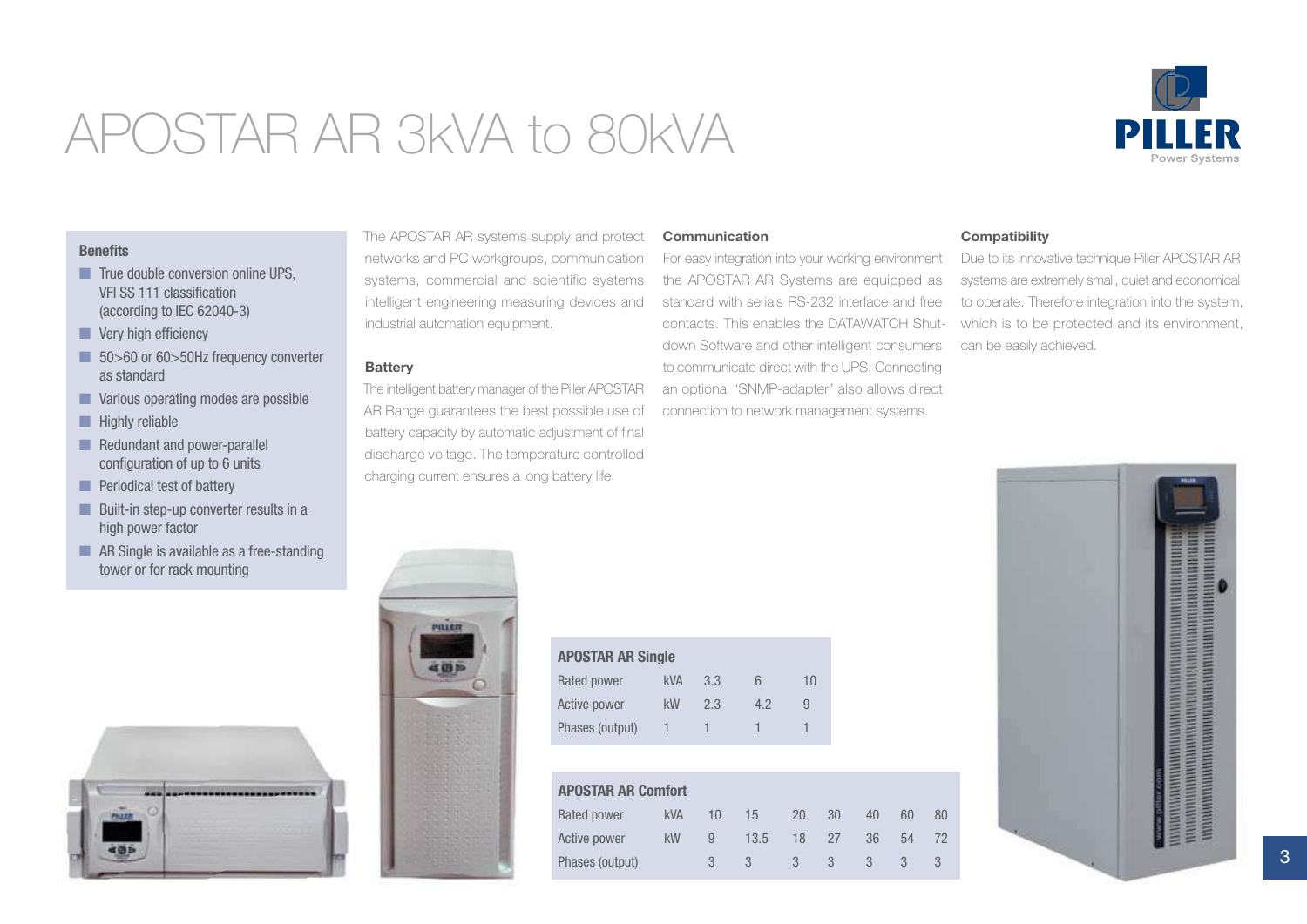# AP Premium 100kVA to 400kVA

### **Benfits**

- $\blacksquare$  High active power output power factor 0.9
- $\blacksquare$  High output power at capacitive loads
- $\blacksquare$  Lowest system perturbation sinusoidal – input current THDI <3%
- $\blacksquare$  High efficiency, up to 95%
- **n** Economical, flexible, and energy-saving battery connections
- $\blacksquare$  High reliability
- $\blacksquare$  Variable cable connection from bottom and top
- **n** Standard, extended-range of communication protocols
- $\blacksquare$  Reduced weight and small foot print

A true double conversion online UPS, the AP Premium employs next-generation technology to provide reliability, efficiency and flexibility in a remarkably small footprint. The AP Premium is engineered to deliver greater real power to protect the most demanding applications, including today's leading power factor loads. High performance IGBT's, positioned at the front end, provide active filtering to assure the cleanest sinusoidal waveform. Advanced digital controls and communications give the user easy and confident command of the system and an innovative DC interface prolongs battery service life.



|  |  |  |  | OSTAR AP Premium |
|--|--|--|--|------------------|
|--|--|--|--|------------------|

AP<sub>(</sub>

|    | Rated power     | <b>kVA</b> | 100           | 120         | 160 | 200  | 300        | 400 |
|----|-----------------|------------|---------------|-------------|-----|------|------------|-----|
|    | Active power    | <b>kW</b>  | 90            | 108         | 144 | 180  | 270        | 360 |
| 4. | Phases (output) |            | $\mathcal{S}$ | $3 \quad 3$ |     | $-3$ | $\sqrt{3}$ |     |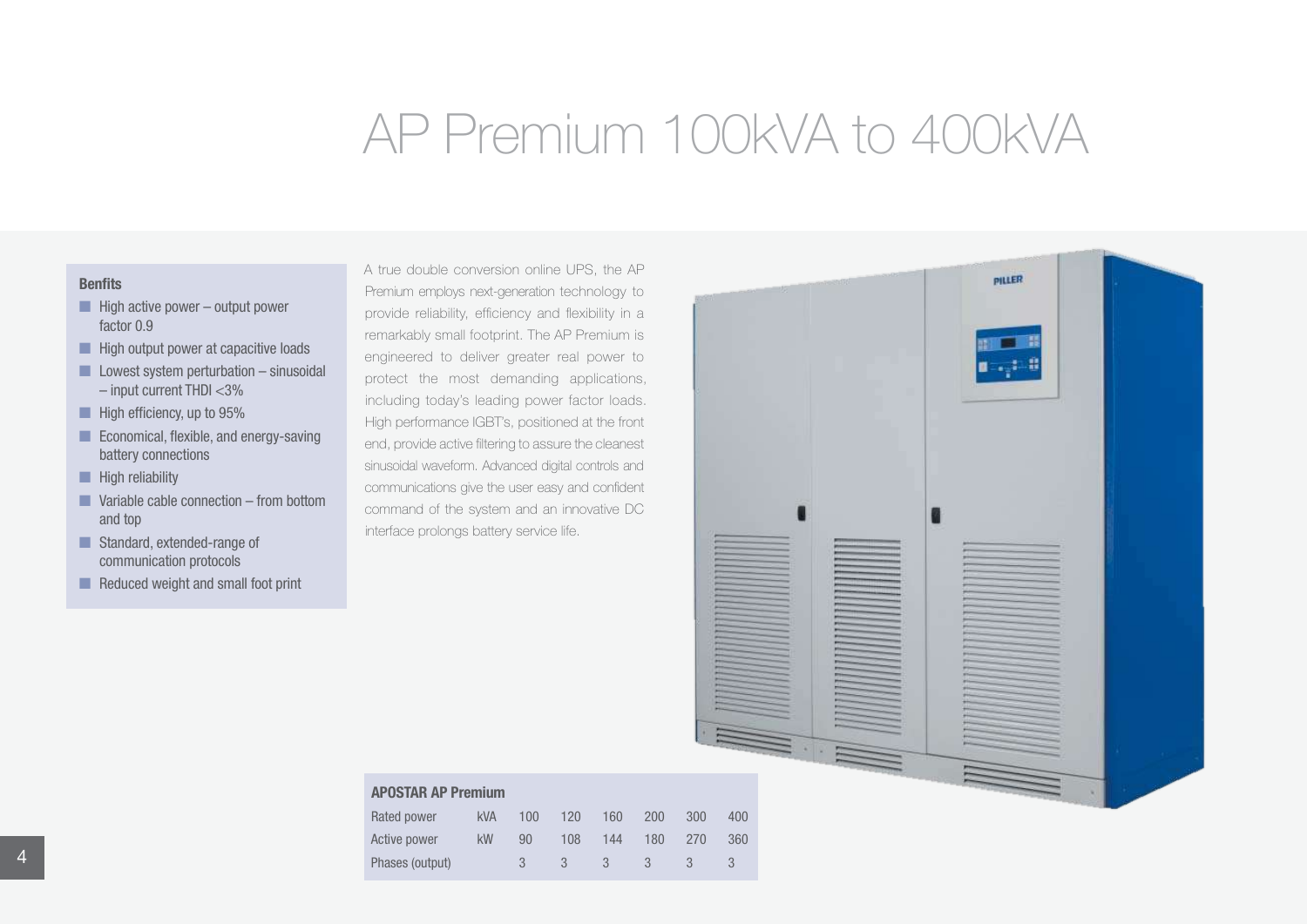

# Trusted to provide maximum availability

### **Output power factor 0.9**

For the same nominal power the AP Premium provides more active power (12.5%) than conventional UPS systems. This allows more loads to be connected.

#### **High output power at capacitive loads**

Modern server power supplies tend to absorb capacitive currents. The AP Premium makes more capacitive power available than conventional UPS systems.

### Hight output power at capacitive loads









| 000 | 000      | 000 | 000       | 000         | 000<br>Ιо  | 000   | 000 |      |
|-----|----------|-----|-----------|-------------|------------|-------|-----|------|
| 000 | 000      | 000 | 000<br>sм | 000         | 000<br>En. | 000   | 000 | 001  |
| 000 | 000      | 000 | 000<br>ы  | 000         | 000<br>ы   | 000   | 000 | 0.01 |
| 000 | 000      | 000 | 000<br>ы  | 000<br>ы    | 000<br>ы   | 0.0.0 | 000 | 00   |
| 000 | 000<br>ы | 000 | 000<br>ы  | 000<br>Bo - | 000<br>Bo. | 000   | 000 | 00   |

## AP Premium



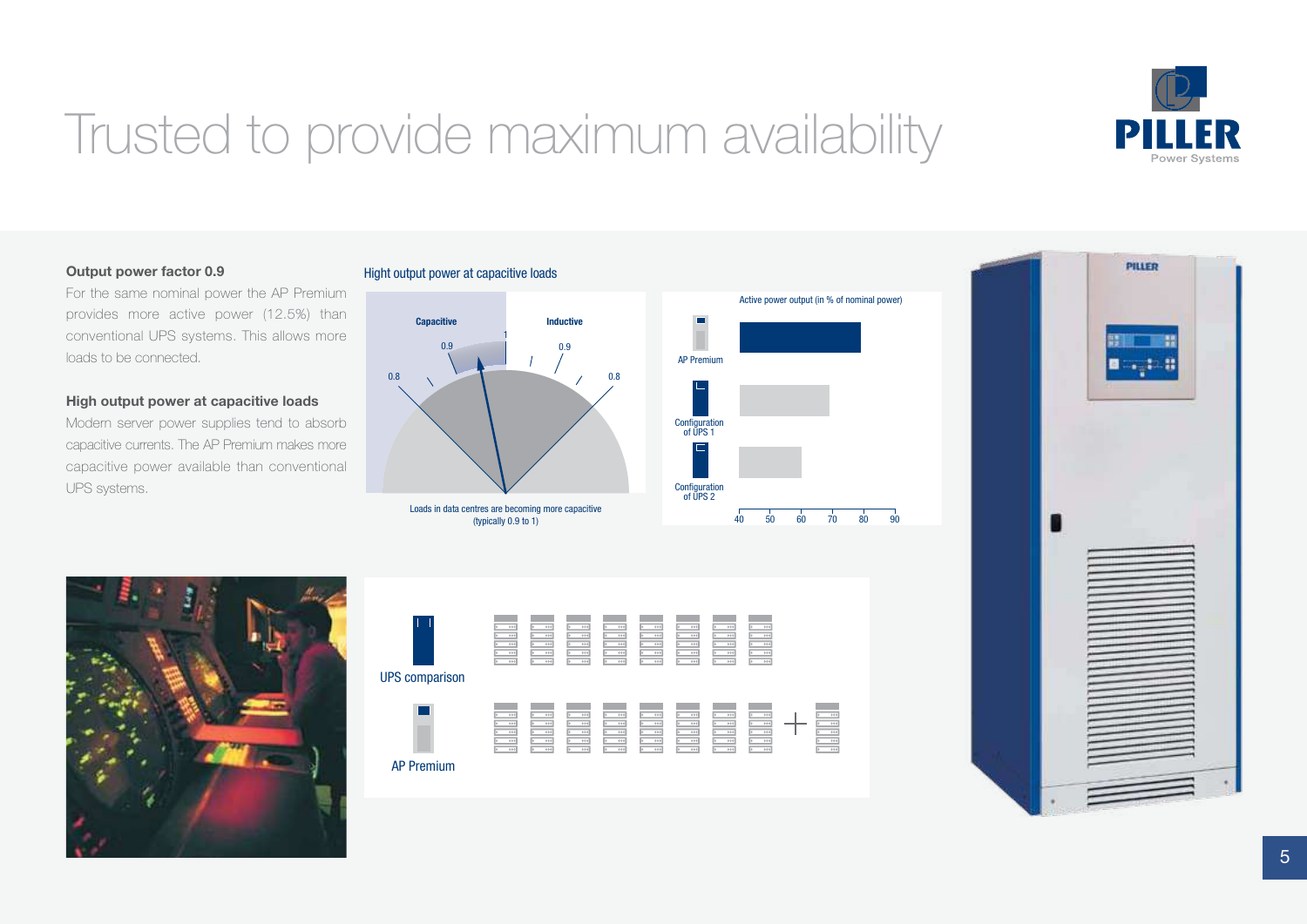# AP Premium higher efficiency, continuous protection

#### **Sinusoidal input current THDi <3%**

Conventional UPS systems absorb current which has very high levels of distortion (up to 35%). This distorted current causes an appreciable rise in the specified, limited harmonic level. In addition, such currents also have serious notches, which cause so-called commutation notches in the supply system. The result is a phase shift between voltage and current and thus reactive power absorption. Other UPS manufacturers install filter systems in the energy supply, resulting in over dimensioning of standby generating plant, cables and fuses. AP Premium eliminates this as it takes up sinusoidal current.

#### **High efficiency, up to 95%**

The efficiency of a system has a direct influence on energy costs and the cooling required. With an efficiency of up to 95%, the AP Premium sets

new standards in the static UPS sector. AP Premium offers a similar level of efficiency throughout the partial load range. This means that even in redundant systems the AP Premium saves costs – day after day, year after year.



#### **AP Premium**



**ca 30% Input current THO 26% Input current THO < 30% Input current THO**

### **Comparison of UPS A Comparison of UPS A**



## **Comparison of UPS B Comparison of UPS B**

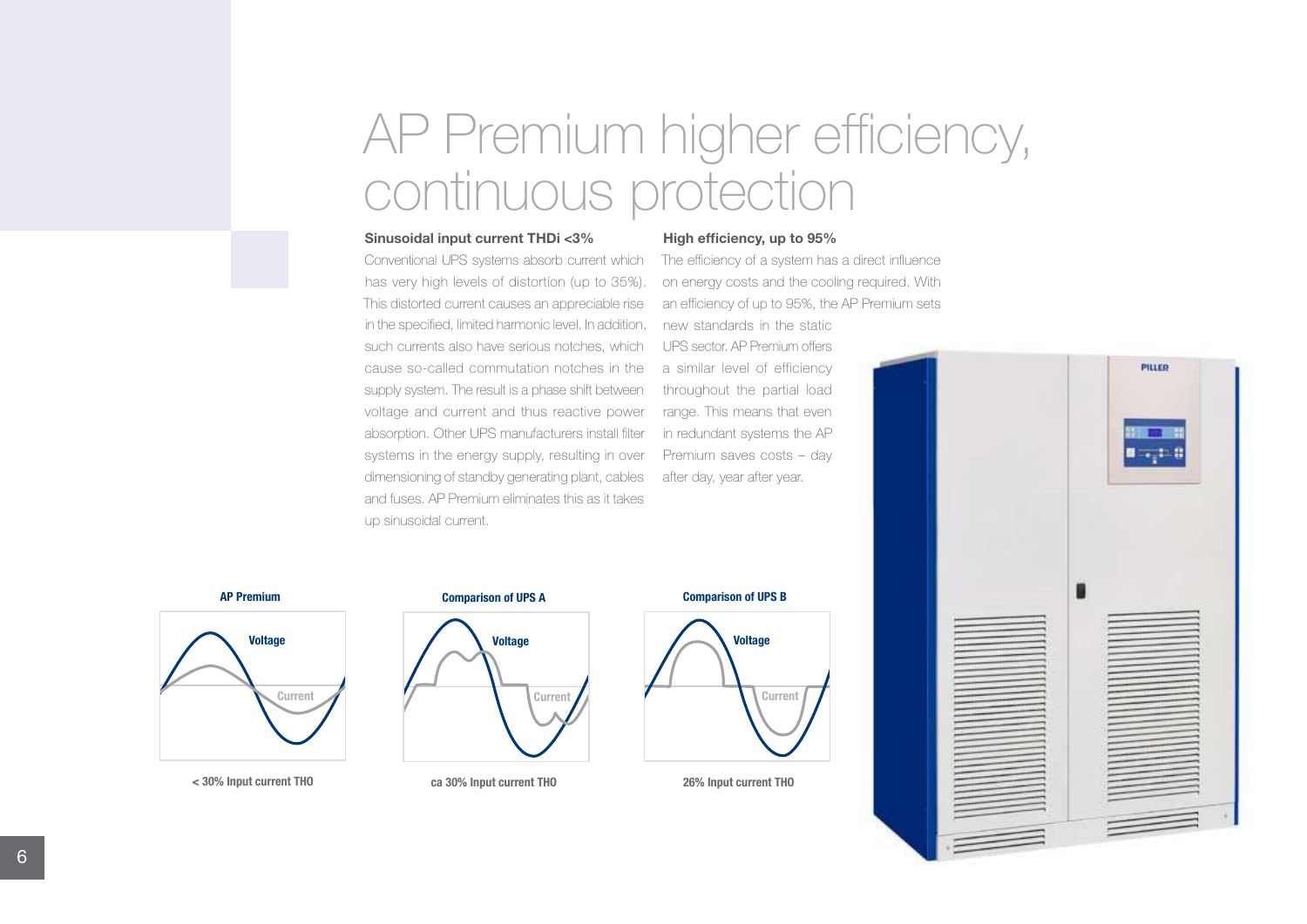# Taking care of your investment



### **After Sales Service**

Piller believes that manufacturing a first class product with inherent high reliability is simply not enough. A UPS system must protect the client's interests just as well on its last day as it does on the first. The company prides itself in offering a world-wide network in the professional care of our clients' investment in Piller UPS through a team of highly trained and internationally coordinated technicians. At any moment, Piller technicians are taking care of over 9000 units of high power UPS equipment in over 40 countries, supporting clients' activities in data processing, banking and finance, industry, communications, aviation or defence, 24 hours a day, 365 days a year.



#### **Emergency Response Service**

Sometimes, support and expertise is needed when you least expect it. For those times, you need reassurance that help will be available in the shortest possible time. The Piller service centres are strategically positioned in relation to the installed base in order to provide both the best possible response time and local knowledge of the client's installation. Piller offers 24 hour emergency response and has technicians on standby for immediate dispatch at every one of our service centre locations.

#### **Preventative Maintenance Service**

Security of supply to the critical equipment is maintained by conducting correctly carried out periodic preventative maintenance. Preventative maintenance also minimises malfunctions and extends the life of the UPS system to 20 years or more.

#### **Parts Availability**

Piller preventative maintenance and emergency response services are fully supported by a network of stocked parts held both at the service centres and elsewhere in strategic locations system with the minimum of risk. around the world.

#### **Consultation and Other Services**

Ever changing demands in business can lead to the need for alteration, expansion or redeployment of a UPS system. Through Technical Support teams Piller can evaluate the requirements and advise on the necessary changes. They can also manage the delivery of these changes and consult with you and your partners to ensure the minimum of disruption.

- $\blacksquare$  Replacement Battery Systems
- **n** Reconfiguration and redeployment
- **n** Upgrades
- **n** Remote Monitoring Systems
- $\blacksquare$  Site surveys

#### **Operator Training**

All newly installed systems will involve a degree of operator training conducted either at site or in one of our training centres. Piller offer further training by way of refresher courses and for new employees ensuring that client staff continue to have the skills necessary to operate the UPS